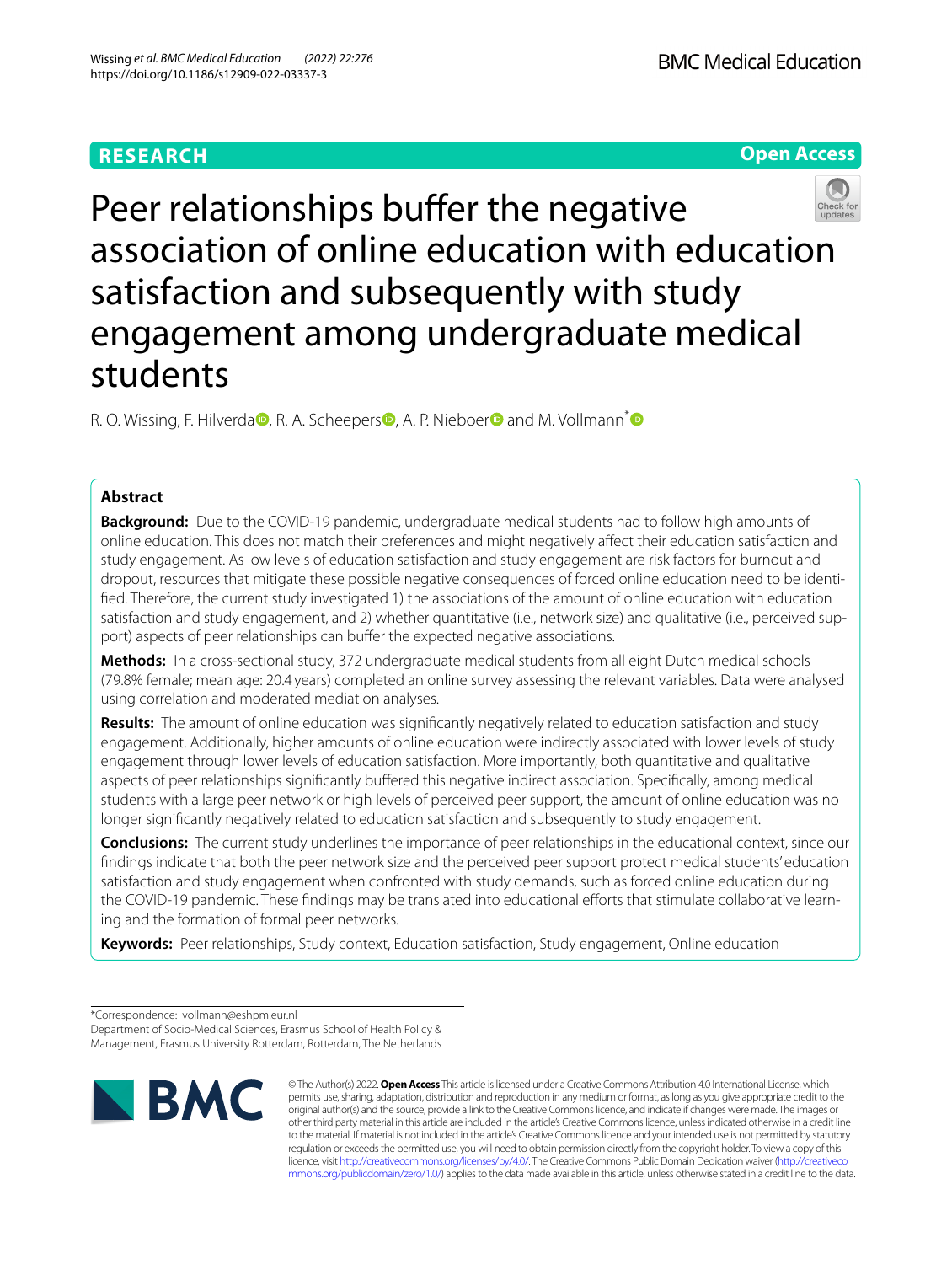## **Background**

Due to the COVID-19 pandemic, undergraduate medical students were forced to complete high amounts of their education online as during the lockdowns, the educational offer mainly consisted of recorded lectures and knowledge clips, online discussion boards, and lectures and tutorials via collaboration and video conferencing platforms such as Zoom, Teams, and Kaltura [[1\]](#page-6-0). However, empirical fndings indicate that medical students prefer conventional face-to-face and blended education over online education  $[2-5]$  $[2-5]$ . Thus, online education during the COVID-19 pandemic did not match the preferences of medical students and can therefore be considered as an external stressor or study demand. Such a distressing mismatch can potentially lead to lower levels of education satisfaction and study engagement  $[6-11]$  $[6-11]$ , which are important risk factors for burnout and dropout  $[12, 13]$  $[12, 13]$  $[12, 13]$  $[12, 13]$ . These negative outcomes should be prevented as they are associated with severe consequences for students (e.g., economic loss, reduced self-confdence) [[14–](#page-6-7)[16](#page-6-8)] and the healthcare system (e.g., future lack of physicians, lower quality of care)  $[17–19]$  $[17–19]$ . Therefore, factors that can mitigate or even eliminate the potential negative impact of online education on education satisfaction and study engagement need to be identifed and used to make recommendations about the design of online education.

# **Impact of online education on education satisfaction and study engagement**

Several theoretical frameworks, e.g., the theory of educational productivity [[20\]](#page-6-11) and the distance education student satisfaction model [[21\]](#page-6-12), underline the importance of the study context and whether it matches the preferences of students as determinants of study-related outcomes [[20–](#page-6-11)[24](#page-6-13)]. Similarly, previous empirical fndings have demonstrated that a mismatch between the study context and personal preferences lowers education satisfaction [[2,](#page-6-1) [6–](#page-6-3)[8\]](#page-6-14). Additionally, empirical studies based on the job demands-resources model applied to the study context have shown that study demands are negatively associated with study satisfaction and study engagement [\[12](#page-6-5), [25–](#page-6-15)[27](#page-6-16)].

Little is known about the direction of the relationship between education satisfaction and study engagement. Previous occupational research has identifed job satisfaction as an antecedent of work engagement [[28–](#page-6-17)[30](#page-6-18)]. Moreover, it has been theoretically argued and empirically supported that job satisfaction is a mediator between job characteristics and work-related outcomes [[28,](#page-6-17) [31\]](#page-6-19). These findings suggest that study demands might be related to lower study engagement through lower education satisfaction. This mediating process has not yet been investigated in the context of study stress resulting from a mismatch between study preferences and the actual study context.

# **Peer relationships as a bufer of the negative efects of forced online education on education satisfaction and study engagement**

Various theoretical approaches, e.g., the stress-bufering hypothesis [\[32](#page-6-20)] and the job demands-resources model [[33\]](#page-6-21), consider quantitative and qualitative aspects of social relationships as resources that can protect individuals from diverse negative efects of external stressors. Empirical studies among (medical) students and healthcare professionals have confrmed that social relationships can mitigate or even eliminate the efects of demands or stressors on outcomes such as burnout, well-being, motivation, exhaustion, and academic or job performance [\[34](#page-6-22)–[41\]](#page-6-23). By applying these fndings to the context of online education during the COVID-19 pandemic, social relationships with fellow students might protect medical students from the negative consequences of large amounts of forced online education, such as reduced education satisfaction and study engagement.

## **The present study**

The first aim of this study was to examine the relationships among the amount of online education, education satisfaction, and study engagement in undergraduate medical students. It was expected that a higher amount of online education is related to lower levels of education satisfaction and study engagement. It was also hypothesized that education satisfaction and study engagement are positively associated and that education satisfaction serves as a mediator between the amount of online education and study engagement. The second aim was to investigate whether quantitative (i.e., network size) and qualitative (i.e., perceived support) aspects of peer relationships moderate the expected indirect association between the amount of online education and study engagement through education satisfaction. It was expected that both peer network size and perceived peer support buffer this negative indirect association. More specifcally, it was hypothesized that the negative indirect efect of the amount of online education on education satisfaction and subsequently on study engagement becomes weaker or disappears with an increasing peer network size and higher levels of perceived peer support. Figure [1](#page-2-0) graphically represents the hypothesized moderated mediation relationships.

# **Methods**

## **Procedure**

This cross-sectional study was conducted during the lockdown in April 2021 via an online survey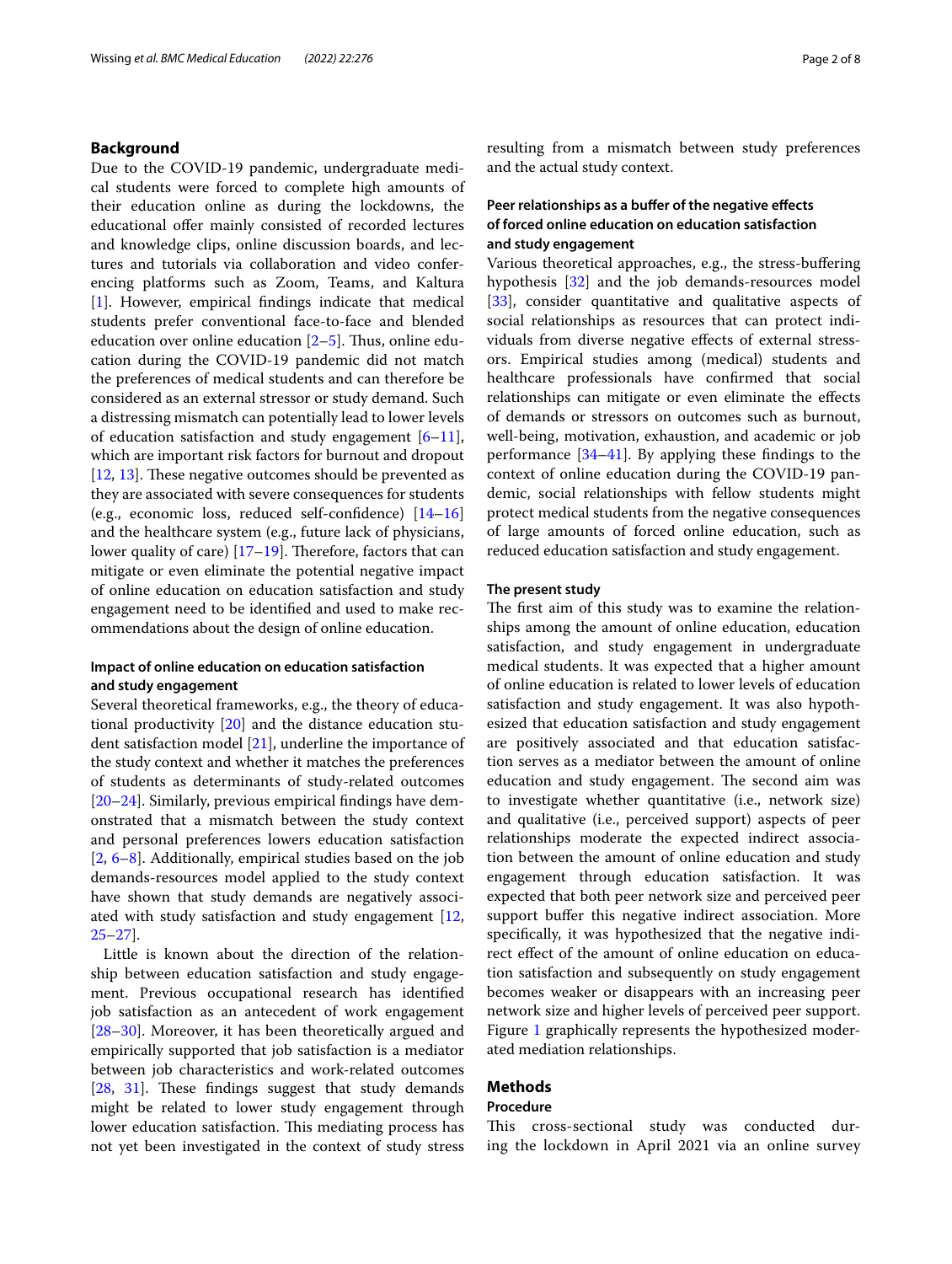



<span id="page-2-1"></span><span id="page-2-0"></span>**Table 1** Means, standard deviations, and bivariate correlations of study variables

| 1. Amount of online education <sup>a</sup> |           |          |         |         |     |
|--------------------------------------------|-----------|----------|---------|---------|-----|
| 2. Education satisfaction <sup>b</sup>     | $-.25***$ |          |         |         |     |
| 3. Study engagement <sup>c</sup>           | $-12^{*}$ | $27***$  |         |         |     |
| 4. Peer network size                       | $-09$     | $14***$  | 06      |         |     |
| 5. Perceived peer support <sup>c</sup>     | $-13^{*}$ | $.25***$ | $22***$ | $26***$ |     |
| М                                          | 90.45     | 5.6      | 2.88    | 705     | 396 |
| SD                                         | 651       | 1.81     | O 98    | 5 79    | 171 |

*Note.* <sup>a</sup> Scale range: 0–100. <sup>b</sup> Scale range: 0–10. <sup>c</sup> Scale range: 0–6 \* *p*<.05, \*\**p*<.01, \*\*\**p*<.001

programmed in Qualtrics. Undergraduate medical students from all eight registered Dutch medical schools were eligible to participate. The participants were recruited via posts on social media (e.g., Facebook groups of medical students, Instagram, LinkedIn) and emails sent to members of various medical student associations. After opening the link to the questionnaire, participants had to complete an informed consent that highlighted their voluntary participation and anonymity. As compensation, participants who fully completed the questionnaire could take part in a raffle for gift vouchers. The study protocol was approved by the Medical Ethics Review Committee of the Erasmus Medical Center (#2020–0815).

## **Measures**

The survey was administered in Dutch. The means and standard deviations for all measures are shown in Table [1](#page-2-1).

## *Online education*

The amount of online education was measured by a single item, i.e., "Since the beginning of the current academic year, what percentage of all your study activities has taken place online?". Responses were given as a percentage ranging from 0 to 100%.

# *Education satisfaction*

Education satisfaction was measured by a single item, i.e., "All things considered, how satisfed are you with your education since the beginning of the current academic year as a whole?". Responses were given on an 11-point scale ranging from 0 (extremely dissatisfed) to 10 (extremely satisfed). Previous research supports the use of a single item to measure satisfaction  $[42, 43]$  $[42, 43]$  $[42, 43]$  $[42, 43]$ .

#### *Study engagement*

Study engagement since the beginning of the academic year was measured by the ultra-short Utrecht Work Engagement Scale (UWES-3), consisting of three items  $[44, 45]$  $[44, 45]$  $[44, 45]$  $[44, 45]$  $[44, 45]$ . The three items were adapted for application to the students' academic lives. Responses were given on a 7-point scale from 0 (never) to 6 (always). Items were averaged, with higher scores indicating greater study engagement. In the current study, Cronbach's alpha was .61.

## *Peer network size*

The peer network size was measured by a single item, i.e., "With how many fellow students did you have frequent study-related and/or personal contact in the last month? This may have been face-to-face, but also digital.". Responses were registered in an open-ended numerical format. The use of such a single-item measure for network size has been validated in previous research [\[46](#page-7-2)].

## *Perceived peer support*

Perceived peer support since the beginning of the academic year was measured by using a three-item measure, focusing on emotional, informational, and practical support  $[47]$ . The responses were given on a 7-point scale from 0 (never) to 6 (always). Items were averaged, with higher scores indicating greater perceived peer support. Previous research supports the reliability and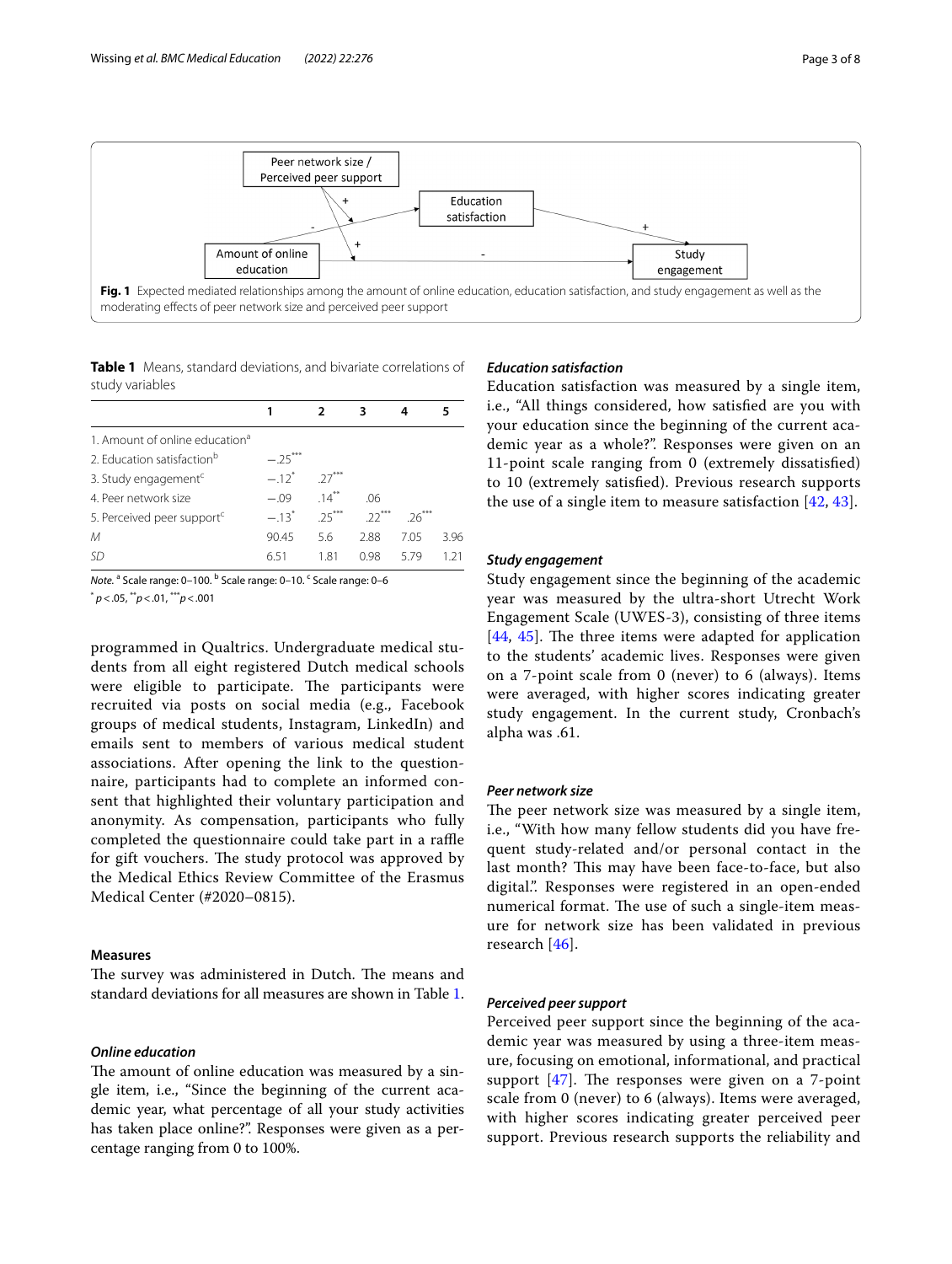validity of this scale to measure perceived peer support [[48](#page-7-4)]. In the current study, Cronbach's alpha was .85.

### **Data analysis**

Statistical analyses were performed with IBM SPSS Statistics version 27 [[49\]](#page-7-5) and PROCESS macro for SPSS version 3.5.3 [[50\]](#page-7-6). First, bivariate associations between the study variables were analysed using Pearson correlation analysis. Subsequently, two moderated mediation analyses (one for each moderator) with the amount of online education as the independent variable, education satisfaction as the mediator, study engagement as the dependent variable, and peer network size or perceived peer support as the moderator of the relation between the amount of online education and education satisfaction and study engagement were calculated using Hayes' model 8 (Fig. [1](#page-2-0)).

The moderated mediation analysis contained the following subanalyses. First, a multiple regression analysis was conducted with education satisfaction as the dependent variable to estimate the efects of the amount of online education, the moderator (peer network size or perceived peer support) as well as the interaction efect between online education and the moderator. In the case of a signifcant interaction efect, the conditional efects of the amount of online education on education satisfaction were calculated for a low, medium, and high level (i.e., −1*SD*, mean, and+1*SD*) of the moderator. Second, a multiple regression analysis was conducted with study engagement as the dependent variable to estimate the efects of the amount of online education, education satisfaction, the moderator (peer network size or perceived peer support) as well as the interaction efect between online education and the moderator. In the case of a signifcant interaction efect, the conditional efects of the amount of online education on study engagement were calculated for a low, medium, and high level (i.e., −1*SD*, mean, and  $+1SD$ ) of the moderator. Third, the index of moderated mediation was determined using bootstrapping with 5000 bootstrap samples, which indicated whether the indirect effect of the amount of online education on study engagement through education satisfaction varies depending on the level of the moderator. In the case of a signifcant index of moderated mediation, the conditional indirect efects of the amount of online education on study engagement through education satisfaction were estimated for a low, medium, and high level (i.e., −1*SD*, mean, and+1*SD*) of the moderator, also using bootstrapping with 5000 bootstrap samples. Moreover, pairwise comparisons of the indirect efects were calculated to examine which of the indirect efects difer signifcantly from each other. Unstandardized coeffcients are reported.

# **Results**

# **Participants**

A total of 637 medical students started the survey. After screening out respondents who did not meet the inclusion criteria  $(n=68)$  and excluding respondents who did not finish the questionnaire  $(n=153)$  or failed one of the various reliability checks, such as an inadequate processing time or implausible answers  $(n=44)$ , 372 participants were included in the analysis.

The sample consisted of 297 women (79.8%), 73 men (19.6%), and 2 individuals who identifed as nonbinary  $(0.5\%)$ , with a mean age of 20.4 years  $(SD=1.81, \text{ range})$ . 17–31 years). Students from all eight registered Dutch medical schools participated and were in their frst (29.6%), second (37.6%), or third (32.8%) undergraduate year. Most of the participants lived in student housing (41.7%) or with their parents/family (34.9%), followed by living alone  $(10.2%)$  and with friends  $(7.0%)$ . The rest lived with their partner (4.0%), rented from a landlady (0.3%), or in another form (1.9%).

# **Bivariate associations between study variables**

The results of the correlation analyses are presented in Table [1](#page-2-1). As expected, the amount of online education was signifcantly negatively associated with education satisfaction and study engagement. In addition, education satisfaction and study engagement were signifcantly positively related.

#### **Moderated mediation analyses**

The multiple regression analyses with education satisfaction as the dependent variable (Table [2](#page-4-0), columns 2 and 3) revealed signifcant interaction efects between the amount of online education and both moderators, indicating that the efect of the amount of online education on education satisfaction depends on the peer network size and the level of perceived peer support. More specifcally, the conditional efects demonstrated that the amount of online education was signifcantly negatively related to education satisfaction at a low and medium level of peer network size or perceived peer support, but this relationship was no longer signifcant at a high level of peer network size or perceived peer support (Table [3](#page-4-1), columns 2 and 3).

The multiple regression analyses with study engagement as the dependent variable (Table [2,](#page-4-0) columns 4 and 5) revealed nonsignifcant interaction efects between the amount of online education and both moderators, indicating that the direct efect of the amount of online education on study engagement does not depend on peer relationships; this efect was not signifcant.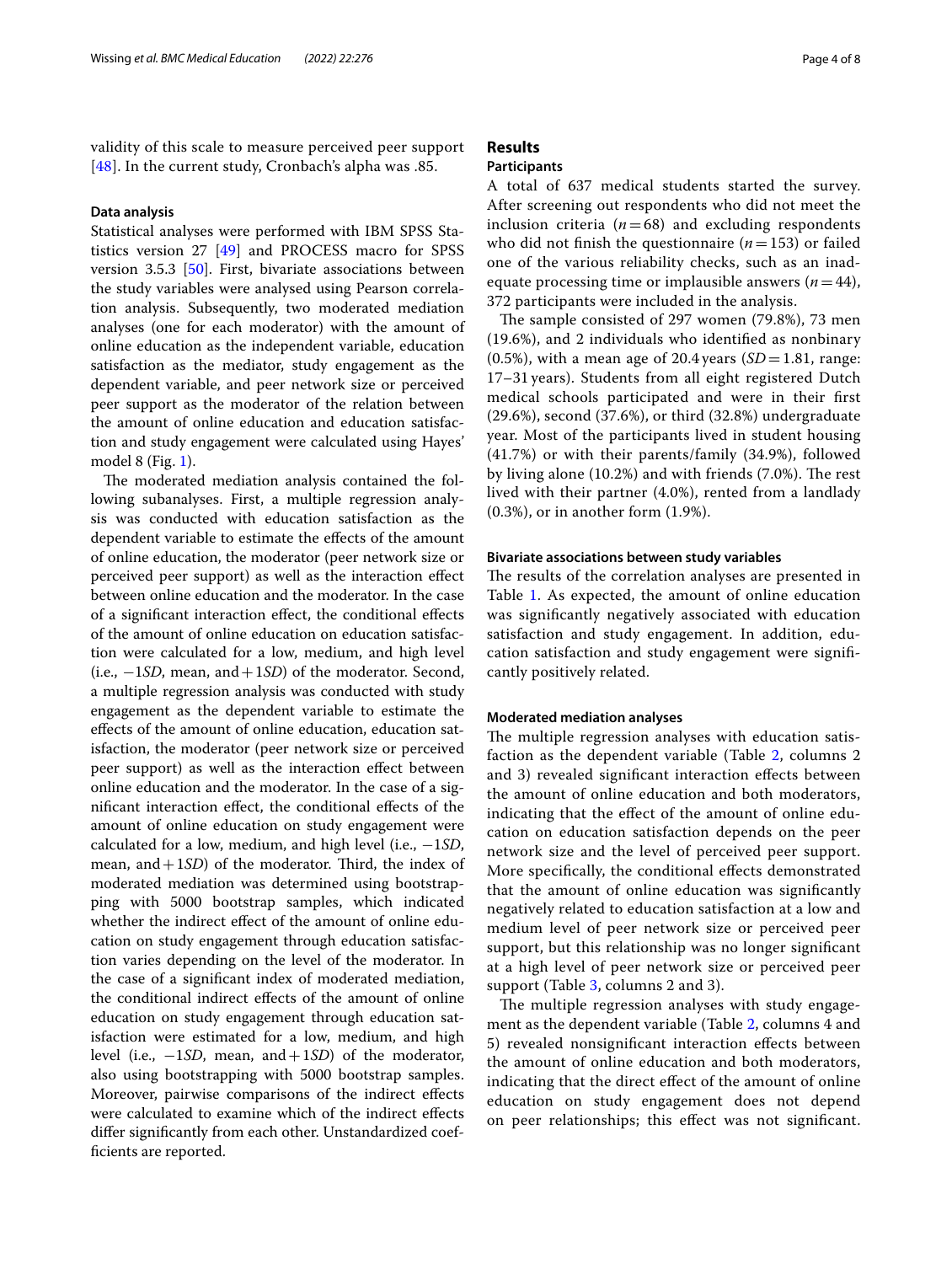| <b>Predictors</b>                       |                                 | Dependent variable:<br><b>Education satisfaction</b>                                                                                               | Dependent variable:<br>Study engagement |                                      |  |
|-----------------------------------------|---------------------------------|----------------------------------------------------------------------------------------------------------------------------------------------------|-----------------------------------------|--------------------------------------|--|
|                                         | Moderator:<br>Peer network size | Moderator:<br>Perceived peer support                                                                                                               | Moderator:<br>Peer network size         | Moderator:<br>Perceived peer support |  |
|                                         | b                               | b                                                                                                                                                  | b                                       | b                                    |  |
| Amount of online education              | $-0.10***$                      | $-0.18$ **                                                                                                                                         | $-0.02$                                 | 0.02                                 |  |
| Moderator                               | $-0.43$                         | $-2.43$ <sup>*</sup>                                                                                                                               | $-0.17$                                 | 0.68                                 |  |
| Amount of online<br>education*Moderator | 0.01'                           | $0.03***$                                                                                                                                          | 0.00                                    | $-0.01$                              |  |
| <b>Education satisfaction</b>           |                                 |                                                                                                                                                    | $0.14***$                               | $0.13***$                            |  |
|                                         |                                 | $R^2 = .09$ , $F(3, 368) = 11.52$ $R^2 = .13$ , $F(3, 368) = 18.01$ $R^2 = .08$ , $F(4, 367) = 8.22$ $R^2 = .10$ , $F(4, 367) = 10.39$ $R^2 = .09$ |                                         |                                      |  |

<span id="page-4-0"></span>**Table 2** Results of the multiple regression analyses as part of the moderated mediation analyses with education satisfaction and study engagement as dependent variables

*Note.* \* *p*<.05. \*\**p*<.01. \*\*\**p*<.001

<span id="page-4-1"></span>**Table 3** Conditional effects of the amount of online education on education satisfaction and on study engagement via education satisfaction on the diferent levels of peer network size and perceived peer support

| Level of moderator (peer<br>network size / perceived peer<br>support) | Conditional effects of amount of<br>online education on education<br>satisfaction |                                         | Conditional indirect effects of amount of online education on study<br>engagement through education satisfaction |                                   |  |
|-----------------------------------------------------------------------|-----------------------------------------------------------------------------------|-----------------------------------------|------------------------------------------------------------------------------------------------------------------|-----------------------------------|--|
|                                                                       | Moderator:<br>Peer network<br>size                                                | Moderator:<br>Perceived peer<br>support | Moderator: Peer network size                                                                                     | Moderator: Perceived peer support |  |
|                                                                       | b                                                                                 | b                                       | $b(95%$ CI)                                                                                                      | $b(95%$ CI)                       |  |
| $-1SD: 1.26 / 2.75$                                                   | $-0.10***$                                                                        | $-0.10$ <sup>***</sup>                  | $-0.013(-0.021,-0.007)$                                                                                          | $-0.013(-0.020,-0.006)$           |  |
| M: 7.05 / 3.96                                                        | $-0.07***$                                                                        | $-0.06***$                              | $-0.009(-0.013,-0.005)$                                                                                          | $-0.008$ ( $-0.012$ , $-0.004$ )  |  |
| $+1SD: 12.84 / 5.17$                                                  | $-0.04$                                                                           | $-0.03$                                 | $-0.005(-0.010, 0.002)$                                                                                          | $-0.003(-0.008, 0.001)$           |  |

*Note.* Conditional indirect efects are signifcant at *p*<.05 when zero is not included in the 95% confdence interval (95% CI). \*\*\**p*<.001

However, a signifcant positive efect of education satisfaction on study engagement was found.

The index of moderated mediation was significant in both moderated mediation analyses with peer network size as the moderator, *b*=0.0007, 95% *CI* (0.0001, 0.0017), and with perceived peer support as the moderator, *b*=0.0038, 95% *CI* (0.0011, 0.0075). These signifcant indices indicate that the negative indirect efect of the amount of online education on study engagement through education satisfaction depends on the peer network size and the level of perceived peer support. Additionally, the pairwise comparisons between the conditional indirect efects were all signifcant. Overall, the negative indirect efect of the amount of online education on study engagement via education satisfaction became weaker with a larger peer network size or higher levels of perceived peer support (Table [3](#page-4-1), columns 4 and 5). More specifcally, the amount of online education had a signifcant negative efect on study engagement through lower education satisfaction at a low and medium level of peer network size or perceived peer support; however,

this efect was no longer signifcant at a high level of peer network size or perceived peer support.

The results did not change significantly after controlling for age and gender (data not shown).

### **Discussion**

The present study found that online education was negatively associated with both education satisfaction and study engagement. These findings are in line with previous results indicating that forced online education has a negative efect on study-related outcomes, such as education satisfaction and study engagement  $[2, 6-10]$  $[2, 6-10]$  $[2, 6-10]$  $[2, 6-10]$ . Moreover, the present fndings extend previous research [[28–](#page-6-17)[31\]](#page-6-19) by revealing mediating processes, i.e., the negative efect of online education on study engagement is fully mediated by education satisfaction. In agreement with several theoretical frameworks [[20,](#page-6-11) [21\]](#page-6-12) and empirical results  $[2, 6-8, 20-24]$  $[2, 6-8, 20-24]$  $[2, 6-8, 20-24]$  $[2, 6-8, 20-24]$  $[2, 6-8, 20-24]$  $[2, 6-8, 20-24]$  $[2, 6-8, 20-24]$ , the present findings underline the importance of the study context and whether it matches the preferences of medical students, since a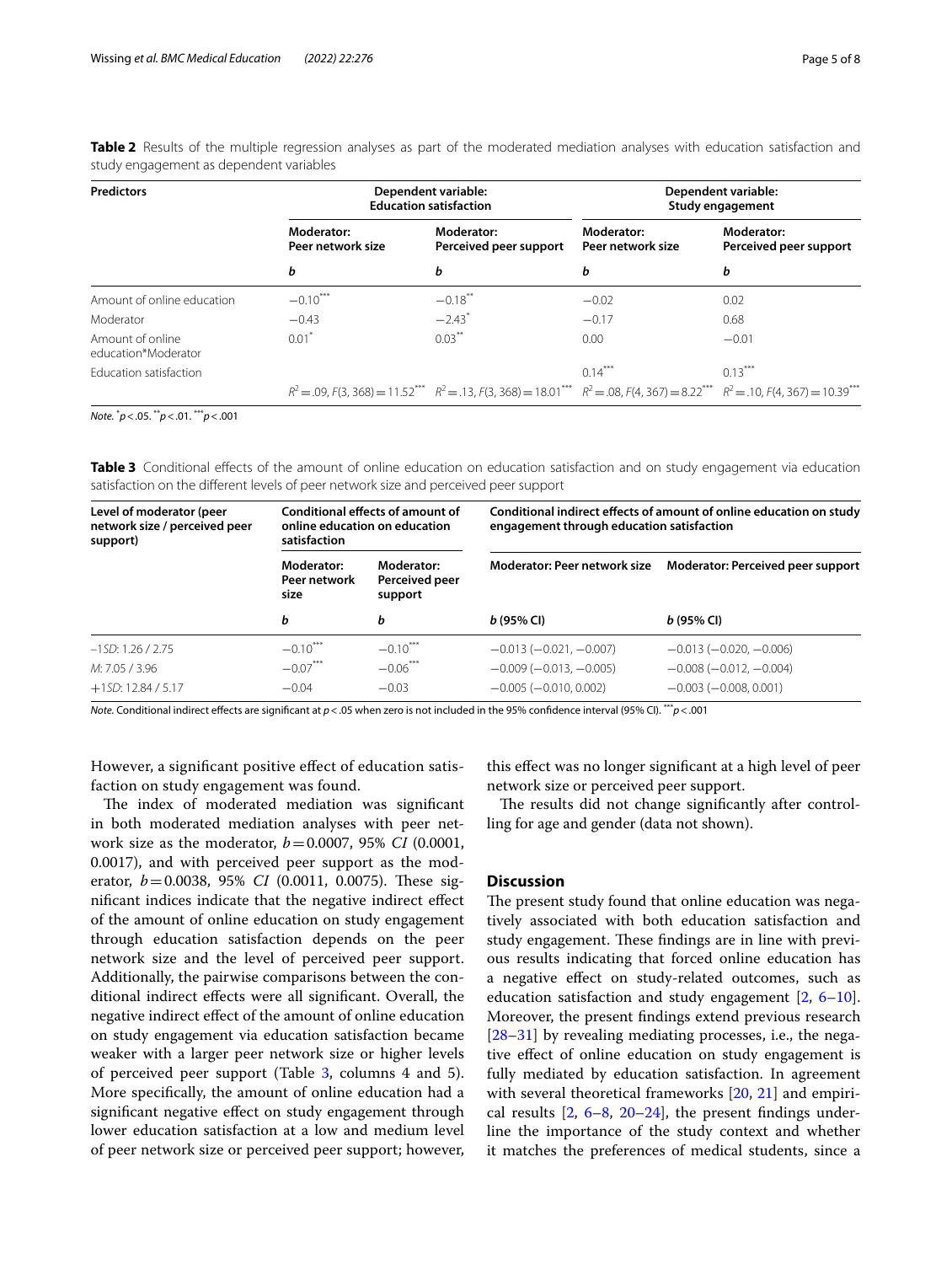mismatch negatively afects their education satisfaction and subsequently their study engagement.

Most importantly, the present study identifed peer relationships as a resource that can mitigate or even eliminate the negative efects of forced online education. As expected, both quantitative and qualitative aspects of peer relationships moderated the negative indirect efect of the amount of online education on study engagement through education satisfaction. More specifcally, in medical students with large peer networks or with high levels of perceived peer support, online education was not associated with lower education satisfaction and subsequently lower study engagement. These results are in line with various theoretical frameworks [\[32,](#page-6-20) [33\]](#page-6-21) and previous empirical studies [\[34–](#page-6-22)[41\]](#page-6-23), and emphasize the importance of peer relationships in the educational context.

#### **Practical implications**

The results of the present study demonstrate that medical students enrolled in forced online education programs beneft from having a large peer network and from perceiving high levels of peer support. Consequently, medical schools should focus on facilitating opportunities for medical students to have more frequent and more meaningful interactions with their peers when they are forced to complete high amounts of their education online [\[51](#page-7-7)]. Implementing this physically without violating the governmental rules for social distancing during a lockdown is a challenge. Nevertheless, medical schools should stimulate social interactions between students via digital media in at least two ways. First, they should implement collaborative learning [\[24](#page-6-13)], e.g., use interactive education tools, create breakout rooms during online education, or set up more group assignments. Second, medical schools should also focus on setting up formal peer networks, for instance by implementing near-peer mentor groups [\[52](#page-7-8)], peer-led support programs [\[53](#page-7-9), [54\]](#page-7-10), peer support workshops [\[55\]](#page-7-11), or virtual peer support group conferences [[56\]](#page-7-12). Both approaches can stimulate social interactions between students, thus leading to higher satisfaction among students in online learning environments [\[24](#page-6-13)].

#### **Limitations**

The present results must be considered in light of certain study limitations. First, due to the cross-sectional design, the direction of causality between education satisfaction and study engagement could not be determined [[57\]](#page-7-13). Although the tested moderated mediation model is based on theoretical assumptions and empirical fndings, it could not be excluded that the direction of the relationships between education satisfaction and study engagement might be reversed or reciprocal [\[58](#page-7-14)[–60\]](#page-7-15). Second, education design characteristics (such as interactivity, collaboration, and synchronicity) were disregarded, despite their close relationship with education satisfaction and social relations [\[21](#page-6-12), [24,](#page-6-13) [61](#page-7-16), [62](#page-7-17)]. For example, education design characteristics can be moderating variables on the relationship between the amount of online education and education satisfaction  $[63]$  $[63]$ . Third, the present convenience sample limited the generalizability of the fndings. Due to the self-selected sampling, the extent to which this sample is representative of the population of Dutch undergraduate medical students remains unclear. However, students from all eight registered Dutch medical schools did participate. Also, the sample mainly consists of female participants, but this is largely in line with the composition of medical students in the Netherlands [[64\]](#page-7-19). Therefore, longitudinal and experimental studies with representative samples that also include education design characteristics are warranted in the future.

#### **Conclusions**

This work underlines the importance of the study context and whether it matches the preferences of medical students, since a mismatch has a negative impact on study-related outcomes. Specifcally, the present fndings indicate that an increase in the amount of online education can result in decreased study engagement through reduced education satisfaction, which are known risk factors for burnout and dropout. Most importantly, the current study shows the relevance of peer relationships in the educational context. Medical students with large peer networks or high levels of perceived peer support do not lose education satisfaction and study engagement when they are forced to complete a large percentage of their education online.

#### **Acknowledgements**

We thank the student organization De Geneeskundestudent, the foundation Stichting MEgala, and Rixt Bruinsma for their help with data collection.

#### **Authors' contributions**

RAS, FH, and MV were responsible the study conceptualization and methodology. ROW, MV, and APN defned the research theme. ROW and MV analysed and interpreted the data, and drafted the manuscript. All authors critically revised the manuscript and approved the fnal manuscript.

#### **Funding**

This research was partly supported by a grant provided by the Netherlands Organisation for Health Research and Development (ZonMw), Grant No: 10430 03201 0023.

#### **Availability of data and materials**

The datasets analysed during the current study are available in the Erasmus University Rotterdam's data repository: [https://doi.org/10.25397/eur.18257](https://doi.org/10.25397/eur.18257165) [165](https://doi.org/10.25397/eur.18257165) [\[65\]](#page-7-20).

#### **Declarations**

#### **Ethics approval and consent to participate**

The study followed the principles of the Declaration of Helsinki and participants were treated according to the American Psychological Association (APA)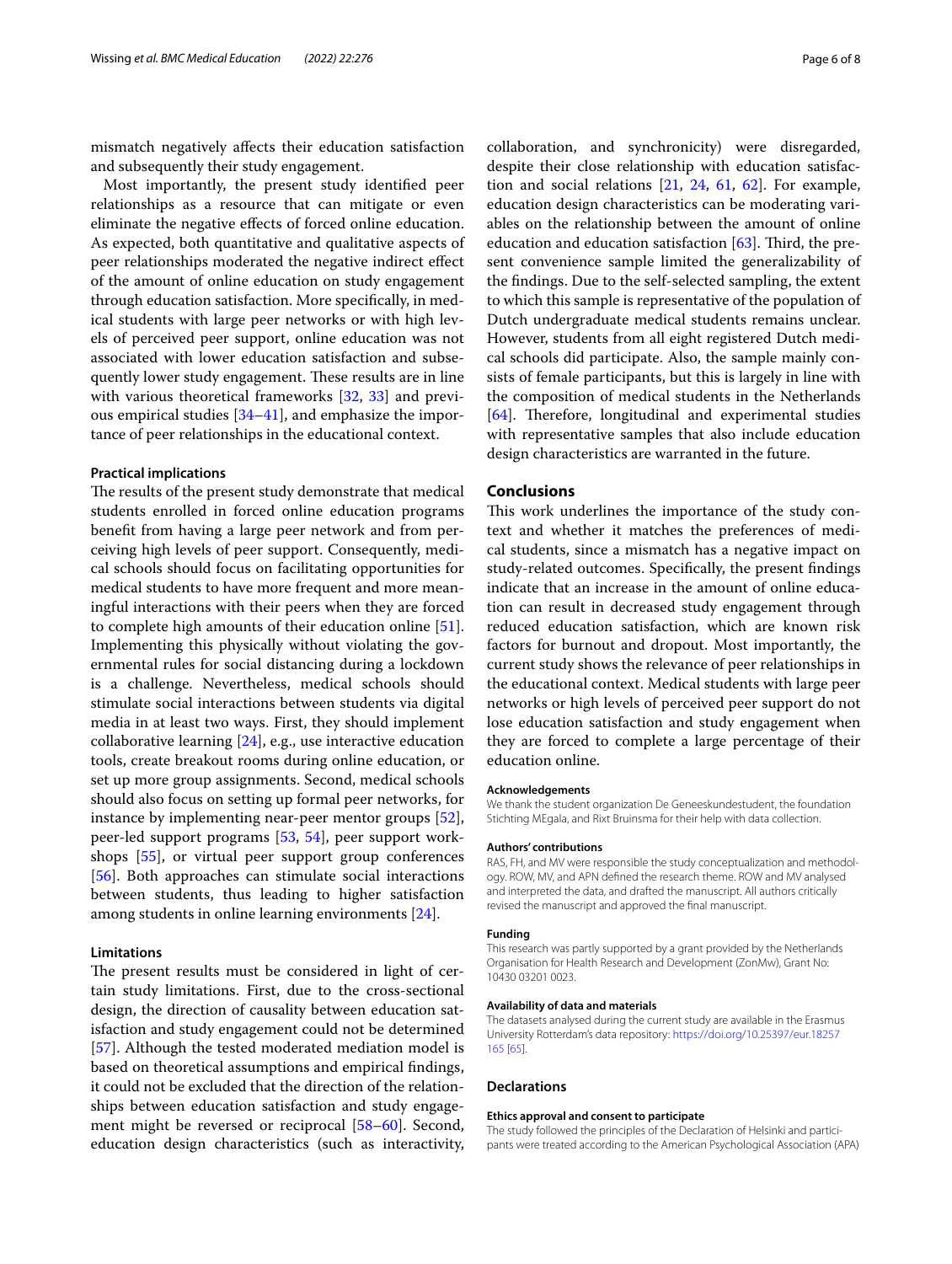ethical standards. The study has been approved by the Medical Ethics Review Committee of the Erasmus Medical Center (#2020–0815, 3-11-2020). Informed consent was obtained from all participants involved in the study.

#### **Consent for publication**

Not applicable, since this study does not contain any identifable individual data and images.

#### **Competing interests**

The authors declare that they have no competing interests.

Received: 15 January 2022 Accepted: 1 April 2022 Published online: 13 April 2022

#### **References**

- <span id="page-6-0"></span>1. Sahu P. Closure of universities due to coronavirus disease 2019 (COVID-19): Impact on Education and mental health of students and academic staff. Cureus. 2020;12(4):e7541.
- <span id="page-6-1"></span>2. Dost S, Hossain A, Shehab M, Abdelwahed A, Al-Nusair L. Perceptions of medical students towards online teaching during the COVID-19 pandemic: a national cross-sectional survey of 2721 UK medical students. BMJ Open. 2020;10(11):e042378.
- 3. Hameed T, Husain M, Jain SK, Singh CB, Khan S. Online medical teaching in COVID-19 era: experience and perception of undergraduate students. Maedica (Bucur). 2020;15(4):440–4.
- 4. Alsouf A, Alsuyihili A, Msherghi A, Elhadi A, Atiyah H, Ashini A, et al. Impact of the COVID-19 pandemic on medical education: medical students' knowledge, attitudes, and practices regarding electronic learning. PLoS One. 2020;15(11):e0242905.
- <span id="page-6-2"></span>5. Abbasi S, Ayoob T, Malik A, Memon SI. Perceptions of students regarding E-learning during Covid-19 at a private medical college. Pak J Med Sci. 2020;36(COVID19-S4):S57–61.
- <span id="page-6-3"></span>6. Chandra Y. Online education during COVID-19: perception of academic stress and emotional intelligence coping strategies among college students. Asian Educ Dev Stud. 2021;10(2):229–38.
- 7. Fatonia NA, Nurkhayatic E, Nurdiawatid E, Fidziahe GP, Adhag S, Irawanh AP, et al. University students online learning system during Covid-19 pandemic: advantages, constraints and solutions. Syst Rev Pharm. 2020;11(7):570–6.
- <span id="page-6-14"></span>8. Nambiar D. The impact of online learning during COVID-19: students' and teachers' perspective. Int J Indian Psychol. 2020;8(2):783–93.
- 9. Robinson CC, Hullinger H. New benchmarks in higher education: student engagement in online learning. J Educ Bus. 2008;84(2):101–9.
- <span id="page-6-26"></span>10. van Wingerden J, Derks D, Bakker AB. Facilitating interns' performance. Career Dev Int. 2018;23(4):382–96.
- <span id="page-6-4"></span>11. Dumford AD, Miller AL. Online learning in higher education: exploring advantages and disadvantages for engagement. J Comput High Educ. 2018;30(3):452–65.
- <span id="page-6-5"></span>12. Agarwal G, Mosquera M, Ring M, Victorson D. Work engagement in medical students: an exploratory analysis of the relationship between engagement, burnout, perceived stress, lifestyle factors, and medical student attitudes. Med Teach. 2020;42(3):299–305.
- <span id="page-6-6"></span>13. Liu H, Yansane AI, Zhang Y, Fu H, Hong N, Kalenderian E. Burnout and study engagement among medical students at sun Yat-sen University, China: a cross-sectional study. Medicine. 2018;97(15):e0326.
- <span id="page-6-7"></span>14. Faas C, Benson MJ, Kaestle CE, Savla J. Socioeconomic success and mental health profles of young adults who drop out of college. J Youth Stud. 2018;21(5):669–86.
- 15. Hällsten M. Is education a risky investment? The scarring efect of university dropout in Sweden. Eur Sociol Rev. 2017;33(2):169–81.
- <span id="page-6-8"></span>16. Ortiz EA, Dehon C. Roads to success in the Belgian French Community's higher education system: predictors of dropout and degree completion at the Université Libre de Bruxelles. Res High Educ. 2013;54(6):693–723.
- <span id="page-6-9"></span>17. Bodenheimer T, Chen E, Bennett HD. Confronting the growing burden of chronic disease: can the U.S. health care workforce do the job? Health Af. 2009;28(1):64–74.
- 18. Dall TM, Gallo PD, Chakrabarti R, West T, Semilla AP, Storm MV. An aging population and growing disease burden will require ALarge and specialized health care workforce by 2025. Health Af. 2013;32(11):2013–20.
- <span id="page-6-10"></span>19. Dyrbye LN, Thomas MR, Power DV, Durning S, Moutier C, Massie FSJ, et al. Burnout and serious thoughts of dropping out of medical school: a multiinstitutional study. Acad Med. 2010;85(1):94–102.
- <span id="page-6-11"></span>20. Walberg HJ. A psychological theory of educational productivity. In: Psychology and education: the state of the union*.* Edited by Gordon FFNJ. Berkeley: McCutchan; 1980. p. 81–108.
- <span id="page-6-12"></span>21. Sahin I, Shelley M. Considering Students' perceptions: the distance education student satisfaction model. J Educ Technol Soc. 2008;11(3):216–23.
- 22. Elliott KM, Shin D. Student satisfaction: an alternative approach to assessing this important concept. J High Educ Policy Manag. 2002;24(2):197–209.
- 23. Fraser BJ. Research on classroom and school climate. In: Handbook of research on science teaching and learning. edn. Edited by Gabel D; 1994. p. 493–541.
- <span id="page-6-13"></span>24. Nortvig A-M, Petersen AK, Balle SH. A literature review of the factors infuencing E-learning and blended learning in relation to learning outcome, student satisfaction and engagement. Electron J E-learn. 2018;16(1):46–55.
- <span id="page-6-15"></span>25. Cilliers JR, Mostert K, Nel JA. Study demands, study resources and the role of personality characteristics in predicting the engagement of frst-year university students. South African J Higher Educ. 2018;32(1):49–70.
- 26. Lesener T, Pleiss LS, Gusy B, Wolter C. The study demands-resources framework: an empirical introduction. Int J Environ Res Public Health. 2020;17(14):5183.
- <span id="page-6-16"></span>27. Kulikowski K, Antipow E, Potoczek A, Król S. How to survive in academia: demands, resources and study satisfaction among polish PhD students. Kuram ve Uygulamada Egitim Bilimleri. 2019;19(4):65–79.
- <span id="page-6-17"></span>28. Rayton BA, Yalabik ZY. Work engagement, psychological contract breach and job satisfaction. Int J Hum Resour Manag. 2014;25(17):2382–400.
- 29. Yalabik ZY, Popaitoon P, Chowne JA, Rayton BA. Work engagement as a mediator between employee attitudes and outcomes. Int J Hum Resour Manag. 2013;24(14):2799–823.
- <span id="page-6-18"></span>30. Simpson MR. Predictors of work engagement among medical-surgical registered nurses. West J Nurs Res. 2009;31(1):44–65.
- <span id="page-6-19"></span>31. Crede M, Chernyshenko OS, Stark S, Dalal RS, Bashshur M. Job satisfaction as mediator: an assessment of job satisfaction's position within the nomological network. J Occup Organ Psychol. 2007;80(3):515–38.
- <span id="page-6-20"></span>32. Cohen S, Wills TA. Stress, social support, and the buffering hypothesis. Psychol Bull. 1985;98(2):310–57.
- <span id="page-6-21"></span>33. Demerouti E, Bakker AB. The job demands-resources model: challenges for future research. SA J Ind Psychol. 2011;37(2):01–9.
- <span id="page-6-22"></span>34. Yamada Y, Klugar M, Ivanova K, Oborna I. Psychological distress and academic self-perception among international medical students: the role of peer social support. BMC Med Educ. 2014;14(1):256.
- 35. Pow J, King DB, Stephenson E, DeLongis A. Does social support bufer the effects of occupational stress on sleep quality among paramedics? A daily diary study. J Occup Health Psychol. 2017;22(1):71–85.
- 36. Seo J-H, Kim HJ, Kim B-J, Lee S-J, Bae H-O. Educational and relational stressors associated with burnout in Korean medical students. Psychiatry Investig. 2015;12(4):451–8.
- 37. de Jonge J, Le Blanc PM, Peeters MCW, Noordam H. Emotional job demands and the role of matching job resources: a cross-sectional survey study among health care workers. Int J Nurs Stud. 2008;45(10):1460–9.
- 38. Hu Q, Schaufeli WB, Taris TW. The Job Demands–Resources model: An analysis of additive and joint efects of demands and resources. J Vocat Behav. 2011;79(1):181–90.
- 39. Vander Elst T, Cavents C, Daneels K, Johannik K, Baillien E, Van den Broeck A, et al. Job demands–resources predicting burnout and work engagement among Belgian home health care nurses: a cross-sectional study. Nurs Outlook. 2016;64(6):542–56.
- 40. Knoster KC, Goodboy AK. A conditional process model of academic demands and student learning. Commun Educ. 2020;69(3):335–55.
- <span id="page-6-23"></span>41. Kaspersen M, Matthiesen SB, Götestam KG. Social network as a moderator in the relation between trauma exposure and trauma reaction: a survey among UN soldiers and relief workers. Scand J Psychol. 2003;44(5):415–23.
- <span id="page-6-24"></span>42. Jovanović V, Lazić M. Is longer always better? A comparison of the validity of single-item versus multiple-item measures of life satisfaction. Appl Res Qual Life. 2020;15(3):675–92.
- <span id="page-6-25"></span>43. Sears CR, Boyce MA, Boon SD, Goghari VM, Irwin K, Boyes M. Predictors of student satisfaction in a large psychology undergraduate program. Can Psychol. 2017;58(2):148–60.